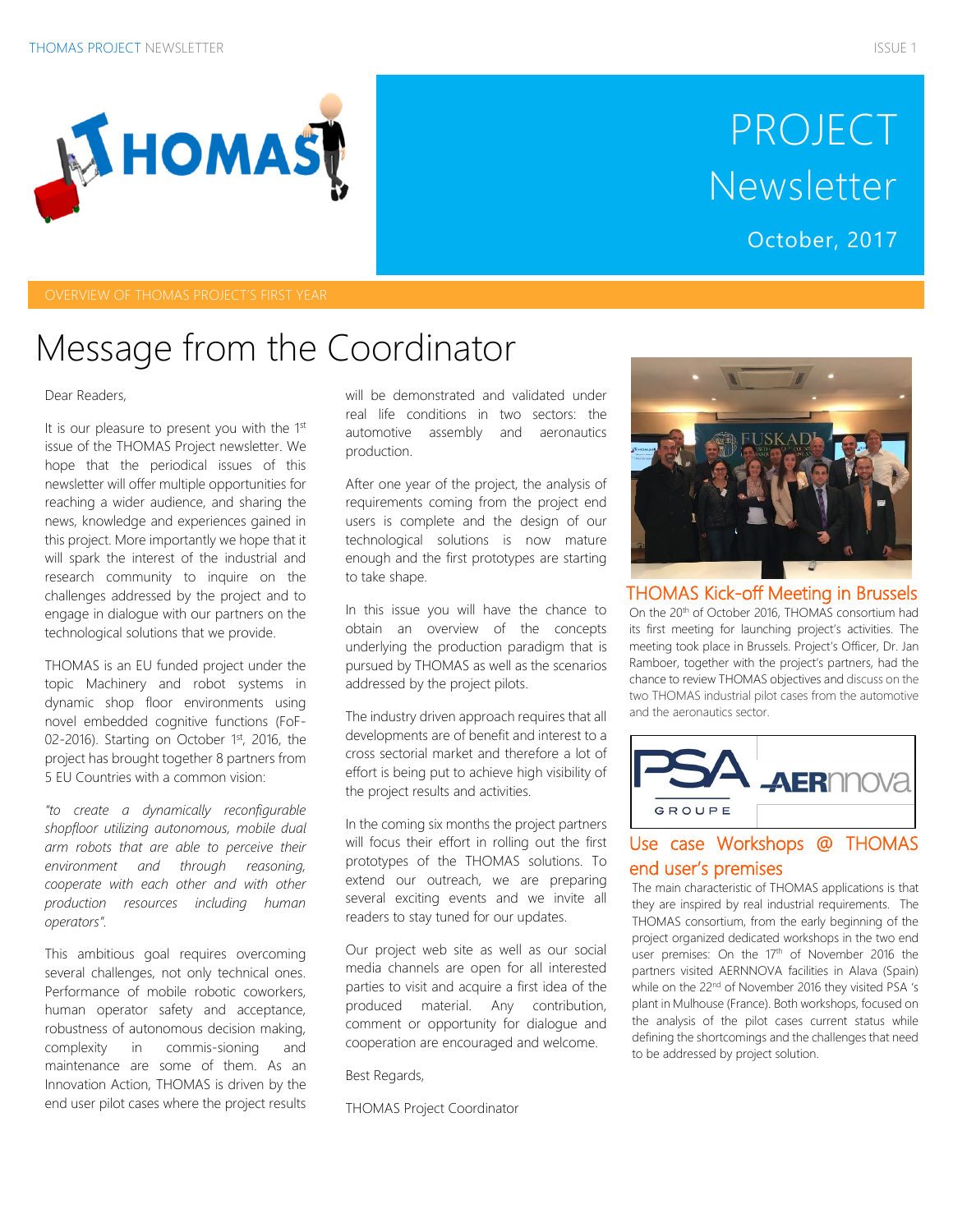### THOMAS Concept

The overall concept of the THOMAS project is presented in the following figure:



The objectives of this concept have been conceived to address the following requirements:

 $\Rightarrow$ Layout reconfiguration of the production system by enabling mobility of products and resources using mobile platforms able to navigate in the shopfloor, equipped with dexterous tools that allow it to perform more than one assembly or logistics operations.



Mobile Product Platform (MPP)



- $\Rightarrow$ Awareness of real world uncertainty by introducing perception capabilities to the robot resources for the task and the environment. Using a) the individual resource's sensors to adjust its operation to the real process and b) combination of sensor input from multiple resources or from shopfloor stationary sensors to collectively plan and execute tasks.
- $\ddot{\bullet}$ Adaptation to non-expected situations by dynamically balancing the workload and redirecting the resources to the different stations. A common network will be used by the resources to communicate while robot skills will be applied over the perceived environment to determine required task adaptation actions and to generate the robot program.
- $\Rightarrow$ Flexibility to combine different resource types such as human and robots, ensuring safe collaboration between them and eliminating physical barriers (fences, enclosures etc.) by introducing cognitive capabilities.



### 1<sup>st</sup> General Assembly meeting @ TECNALIA (Spain)

The first THOMAS General Assembly meeting took place in San Sebastian (Spain) between the 29<sup>th</sup> and 30<sup>th</sup> of March. This meeting involved a visit at TECNALIA premises where the first prototype of the Mobile Robot Platform (MRP) is already under testing. The project meeting also served the need for analyzing in depth the needs and issues for each industrial pilot case. In addition, the initial structure of the overall reference architecture of THOMAS application has been set down and analyzed by the development partners.



#### THOMAS in Hannover Messe 2017

THOMAS project was represented in Hannover Messe that took place between the  $24<sup>th</sup>$  and  $28<sup>th</sup>$  of March 2017. This year the trade fair had around 225,000 visitors and ROBOCEPTION had the opportunity to disseminate THOMAS concept focusing on the Environment and Process Perception application for mobile robots. The stereo camera prototype (rc\_visard) that is developed by ROBOCEPTION and will also be used for THOMAS was presented. The live demonstrator involved a robotic application using rc\_visard for real time object position and pose identification.